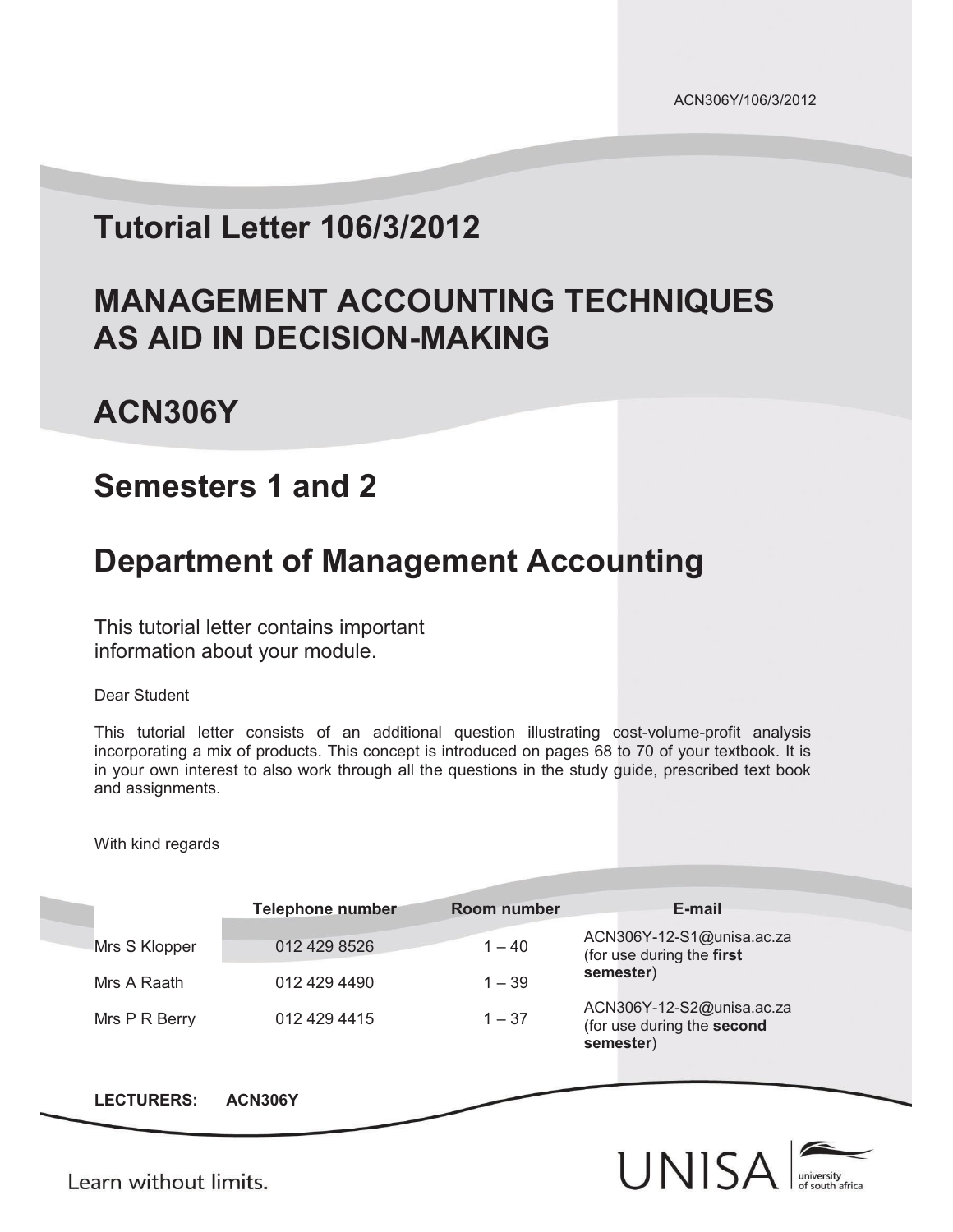#### **ADDITIONAL COST-VOLUME-PROFIT QUESTION (COST-VOLUME-PROFIT ANALYSIS AND MULTIPLE PRODUCTS)**

The Board of Directors of African Safaris (Pty) Ltd has identified the need to expand their operations. The marketing manager has taken the initiative to do extensive market research and proposes the following:

- 1. African Safaris (Pty) Ltd to obtain the exclusive rights to operate game drives in a world renowned nature reserve in the heart of the Karoo which accommodates mostly international tourists.
- 2. The marketing manager proposes the signing of an agreement with the nature reserve to guarantee the operation of five (5) double-decker vehicles. The vehicles will operate on different routes with the ability to do two (2) game drives per day for five (5) days a week. The nature reserve is open for the full 52 weeks each year. Obtaining exclusive rights will entail a cost of R5 000 000 per year which can be paid in 12 equal monthly installments.
- 3. The purchase price of the vehicles will be R300 000 each which will include additional costs to ensure that the vehicles comply with international safety standards. The vehicles will be financed through cash reserves. Depreciation will be written off according to the straight line method at 20% per year.
- 4. The vehicles will accommodate 15 economy class passengers to be seated on the lower level and 12 first class passengers to be seated on the upper level.
- 5. The operations manager has provided the following estimates per passenger:

|                                                  | <b>Economy class</b> | <b>First class</b> |  |
|--------------------------------------------------|----------------------|--------------------|--|
|                                                  |                      |                    |  |
| Income per game drive                            | 332                  | 500                |  |
| General operating costs (variable)               | 50                   | 50                 |  |
| Refreshments and headsets to hear the tour guide |                      | 75                 |  |
| Fees paid to service staff on the vehicle        | 10                   | 15                 |  |

Other expected costs include:

- Vehicle maintenance and running costs of R7 000 per month per vehicle; and
- Drivers will be permanently employed at a rate of R150 per game drive. The salaries are based on a 100% capacity.
- 6. Market research has shown that the expected number of passengers per game drive is ten (10) economy and six (6) first class passengers.
- 7. Assume that all game drives will go ahead as planned regardless of the number of passengers on the vehicle and that the ratio of passengers will remain the same as per the market research done.

### **REQUIRED:**

- (a) Calculate the maximum capacity of passengers per year.
- (b) Determine the break-even point in number of passengers per year.
- (c) Calculate the margin of safety and explain the significance thereof.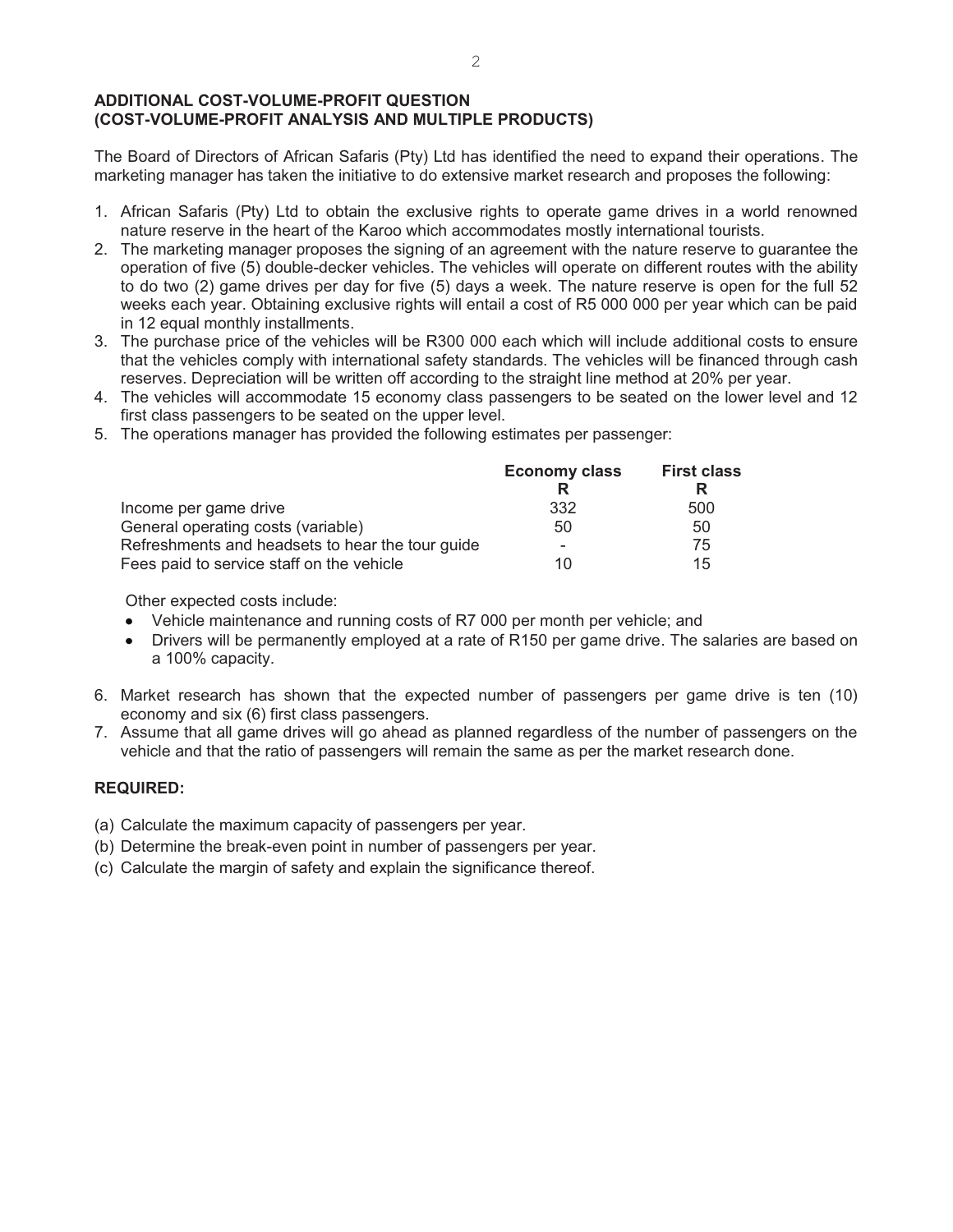#### **SOLUTION TO THE ADDITIONAL COST-VOLUME-PROFIT ANALYSIS QUESTION:**

#### **(a) Maximum capacity of passengers per year**

| Number of game drives per year           | $= 5 \times 2 \times 5 \times 52$<br>$= 2600$              |
|------------------------------------------|------------------------------------------------------------|
| Therefore maximum capacity of passengers | $= (15 + 12) \times 2600$<br>$= 70200$ passengers per year |

#### **(b) Break-even point in number of passengers per year**

- = \_\_\_\_\_\_Fixed costs\_\_\_\_\_\_ Weighted marginal income
- = R6 110 000  $\textcircled{1}$  / R305  $\textcircled{2}$
- = 20 032,79 passengers
- ≈ 20 033 passengers

#### *Calculations:*

#### *Calculation of fixed costs*

| Depreciation on vehicles $[(R300 000 X 20%) X 5]$                | 300 000   |
|------------------------------------------------------------------|-----------|
| Exclusive rights                                                 | 5 000 000 |
| Vehicle maintenance and running cost [(R7 000 X 12) X 5]         | 420 000   |
| Drivers' salaries $[(150 \times 2 \times 5 \times 52) \times 5]$ | 390 000   |
| Total                                                            | 6 110 000 |

#### - *Calculation of marginal income per passenger:*

|                                                  | <b>Economy</b><br>class<br>R | <b>First class</b> |
|--------------------------------------------------|------------------------------|--------------------|
| Income per game drive                            | 332                          | 500                |
| Less: Variable costs                             | 60                           | 140                |
| General operating costs                          | 50                           | 50                 |
| Refreshments and headsets to hear the tour guide |                              | 75                 |
| Fees paid to service staff on the vehicle        | 10                           | 15                 |
| <b>Marginal income</b>                           |                              | 360                |

#### *Weighted marginal income per passenger:*

- $=$  [R272 X (10 / 16)] + [R360 X (6 / 16)]
- $= R170 + R135$
- = R305